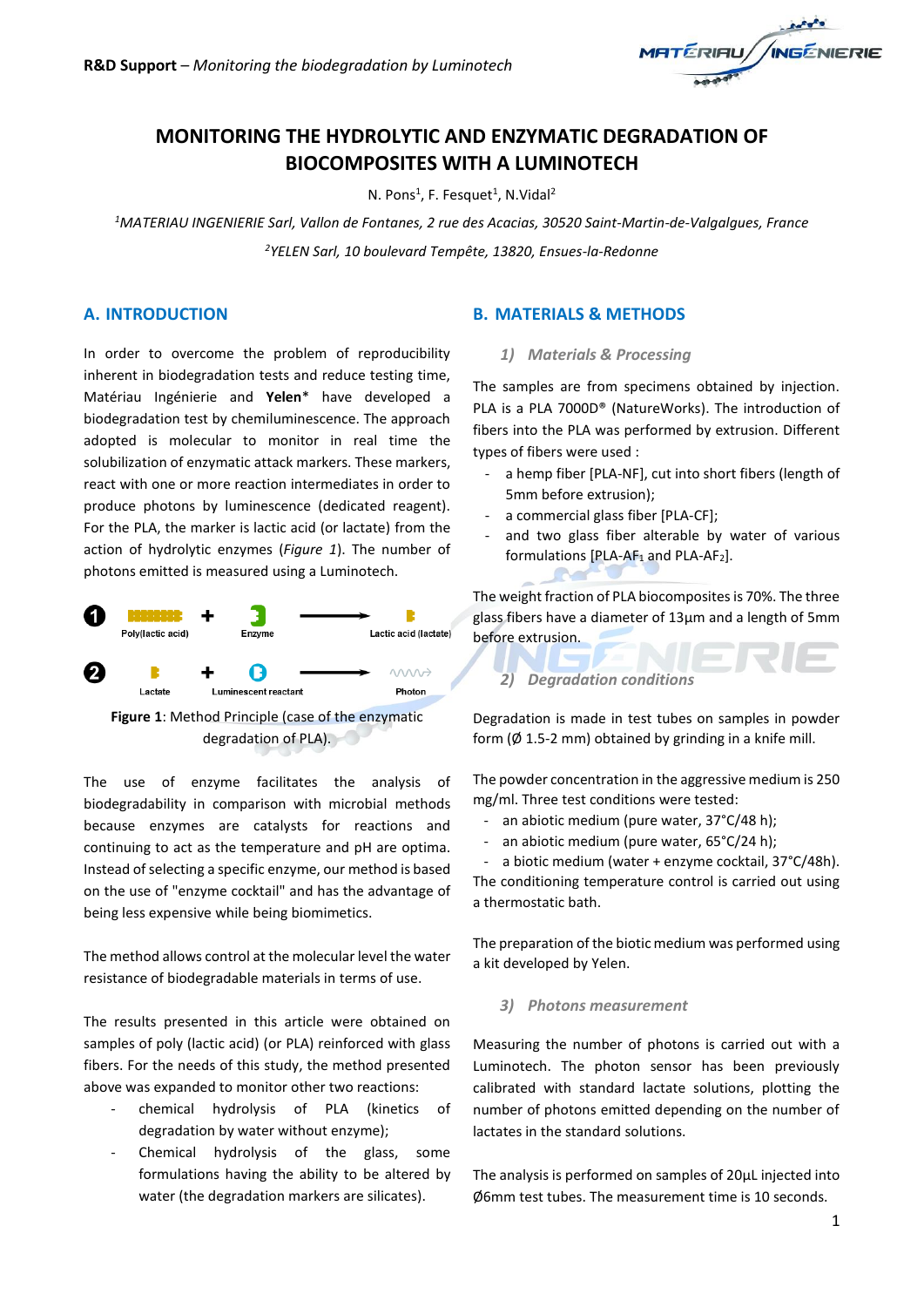#### **R&D Support** – *Monitoring the biodegradation by Luminotech*

### **C. RESULTS**

## *1) Release of silicates according to the temperature*

In first time, the analysis was performed using as the marker the silicate. For this, the method has been modified by choosing a luminescent reagent suited to the marker of the considered reaction: silicate (*Figure 2*).



**Figure 2**: Method Principle (the case of hydrolysis of alterable glasses).

This first series of measures demonstrated the relevance of the method (*Figure 3*).

Without glass, no silicate was detected as well at 37°C than at 65°C (PLA and PLA-NF). Similarly the commercial glass fiber is water resistant (PLA-CF). Furthermore the alterable nature of AF<sub>1</sub> and AF<sub>2</sub> glasses is observed, the first seeming to deteriorate slightly faster than the second. Logically the degradation is greater when the temperature rises.



### **Figure 3**: Amount of released silicates (in mg/L) depending on the nature of the reinforcement and of the temperature.

## *2) Release of lactates according to the temperature*

Then we measured the degradation in pure water of PLA, the latter being susceptible to hydrolysis (*Figure 4*), mainly for temperatures above its glass transition temperature (≈70°C). This is crucial to distinct the influence of water from that of enzymes latter in this article.



Whatever the temperature, the chemical hydrolysis of PLA (unfilled or filled with hemp fibers or commercial glass fibers) is null (*Figure 5*).



**Figure 5**: Amount of released lactate (mg/L) depending on the nature of the reinforcement and the temperature.

In the presence of alterable glass fibers the hydrolysis of PLA is active and will vary depending on the glass composition and the temperature. The degradation of PLA is greater in the presence of the fiber  $AF_1$  that the fiber  $AF_2$ . Furthermore, the influence of the temperature is similar in both cases, the ratio between the lactate value released at 37°C for 48 hours with respect to that measured after 4h at 65°C being identical and equal to 3.8.

These results show that the nature and composition of the filler may change the water resistance of PLA.

## *3) Release of lactates according to the medium*

The presence of a biomimetic enzyme cocktail catalyzes the hydrolysis of PLA and increases the amount of released lactate (*Figure 1*).

As for the abiotic medium tests, differences are observed depending on the nature of the reinforcement (*Figure 6*).

The value of 1800 mg/L obtained when the PLA is reinforced by the commercial glass fiber (PLA-CF) is logical. It is approximately equal to 70% of the value obtained for the PLA alone which corresponds to the mass fraction of